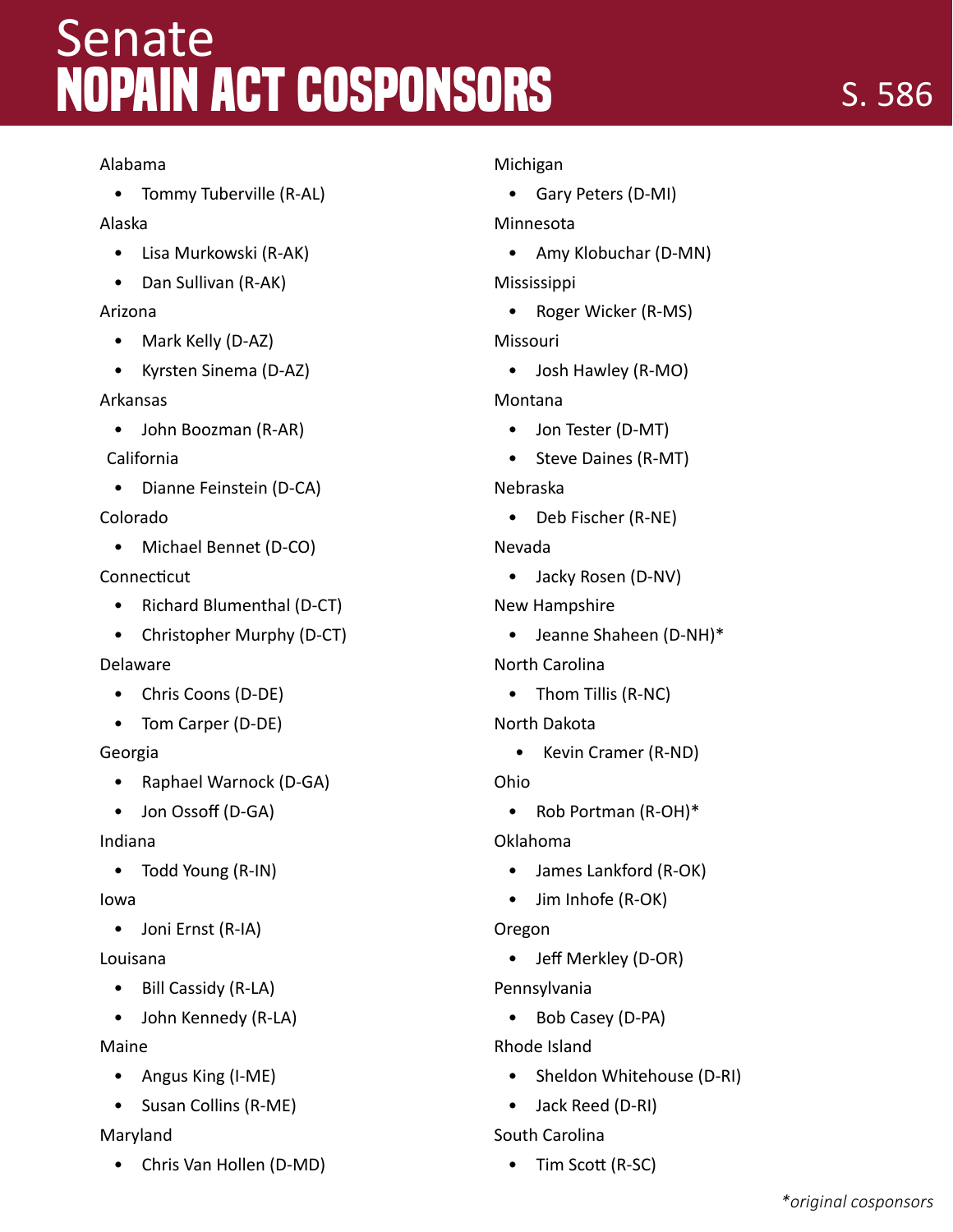# **NOPAIN Act Cosponsors Senate**

#### South Dakota

• John Thune (R-SD)

#### Tennessee

• Marsha Blackburn (R-TN)

#### Virginia

• Tim Kaine (D-VA)

#### West Virginia

- Shelley Moore Capito (R-WV)\*
- Joe Manchin (D-WV)\*

#### Wisconsin

• Tammy Baldwin (D-WI)

#### Wyoming

- John Barrasso (R-WY)
- Cynthia Lummis (R-WY)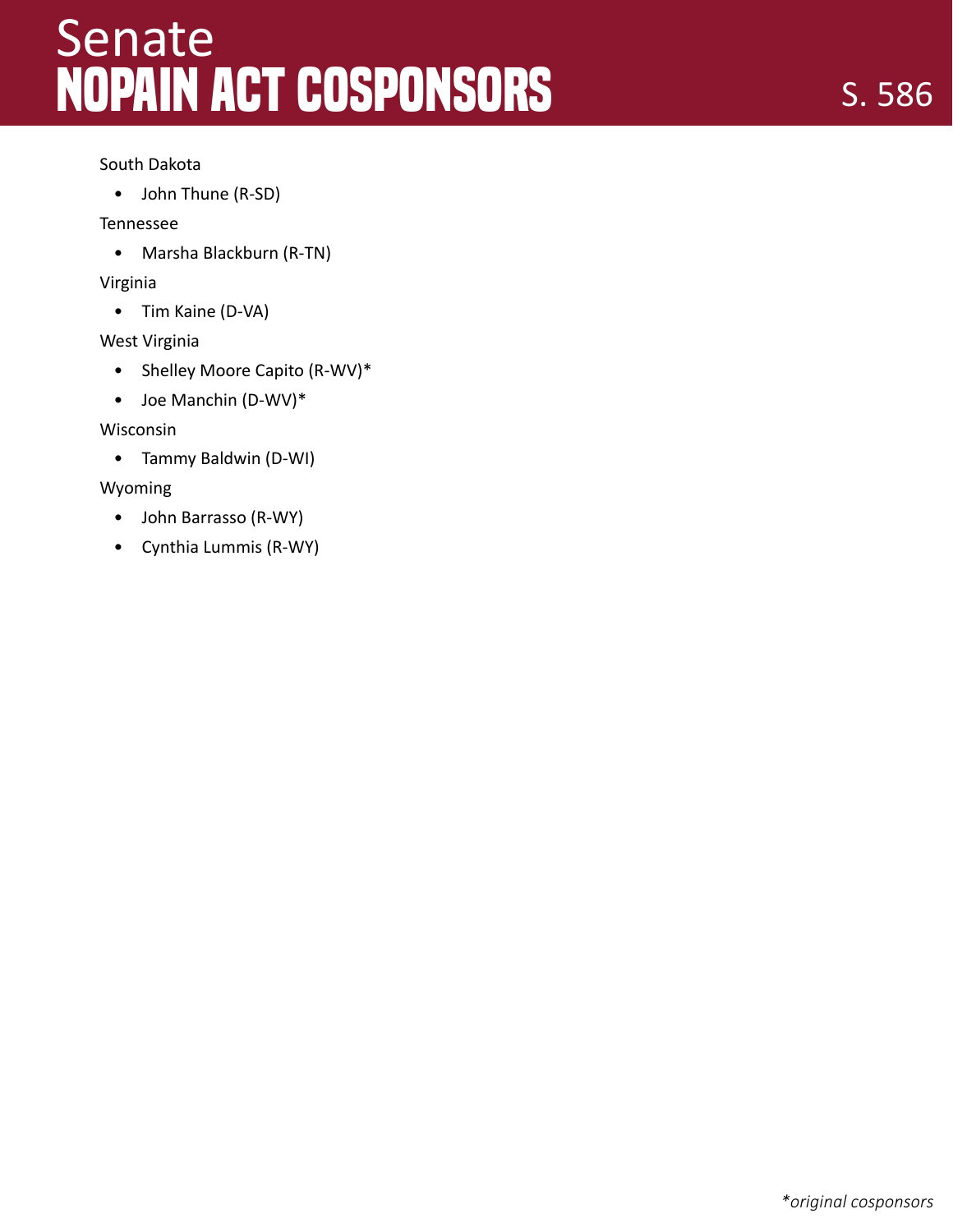# **NOPAIN Act Cosponsors House**

#### Alabama

• Terri Sewell (D-AL)\*

### Arizona

- Ruben Gallego (D-AZ)
- Tom O'Halleran (D-AZ)
- Greg Stanton (D-AZ)
- Raul Grijalva (D-AZ)

## California

- Lou Correa (D-CA)
- Ami Bera (D-CA)
- Mark DeSaulnier (D-CA)
- Tony Cardenas (D-CA)
- Jimmy Panetta (D-CA)
- Young Kim (R-CA)
- Mike Thompson (D-CA)
- Linda Sanchez (D-CA
- David Valadao (R-CA)

### Colorado

- Ed Perlmutter (D-CO)
- Jason Crow (D-CO)
- Joe Neguse (D-CO)
- Doug Lamborn (R-CO)
- Diana DeGette (D-CO)

### Connecticut

• Jahana Hayes (D-CT)

### Delaware

• Lisa Blunt Rochester (D-DE)

### Florida

- Stephanie Murphy (D-FL)
- John Rutherford (R-FL)
- Kat Cammack (R-FL)
- Brian Mast (R-FL)
- Maria Elvira Salazar (R-FL)
- Guz Bilirakis (R-FL)
- Darren Soto (D-FL)
- Al Lawson (D-FL)
- Ted Deutch (D-FL)

## Georgia

- Lucy McBath (D-GA)
- Buddy Carter (R-GA)

## Illinois

- Brad Schneider (D-IL)
- Bobby Rush (D-IL)
- Darin LaHood (R-IL)

## Indiana

- Frank Mrvan (D-IN)
- Jackie Walorski (R-IN)

### Iowa

- Cynthia Axne (D-IA)
- Mariannette Miller-Meeks (R-IA)

### Maine

• Chellie Pingree (D-ME)

### Maryland

• David Trone (D-MD)

### Michigan

- John Moolenaar (R-MI)
- Haley Stevens (D-MI)

### Minnesota

- Angie Craig (D-MN)
- Tom Emmer (R-MN)
- Pete Stauber (R-MN)

### Mississippi

• Bennie Thompson (D-MS)

### Nebraska

- Adrian Smith (R-NE)
- Don Bacon (R-NE)

### New Hampshire

- Ann Kuster (D-NH)\*
- Chris Pappas (D-NH)